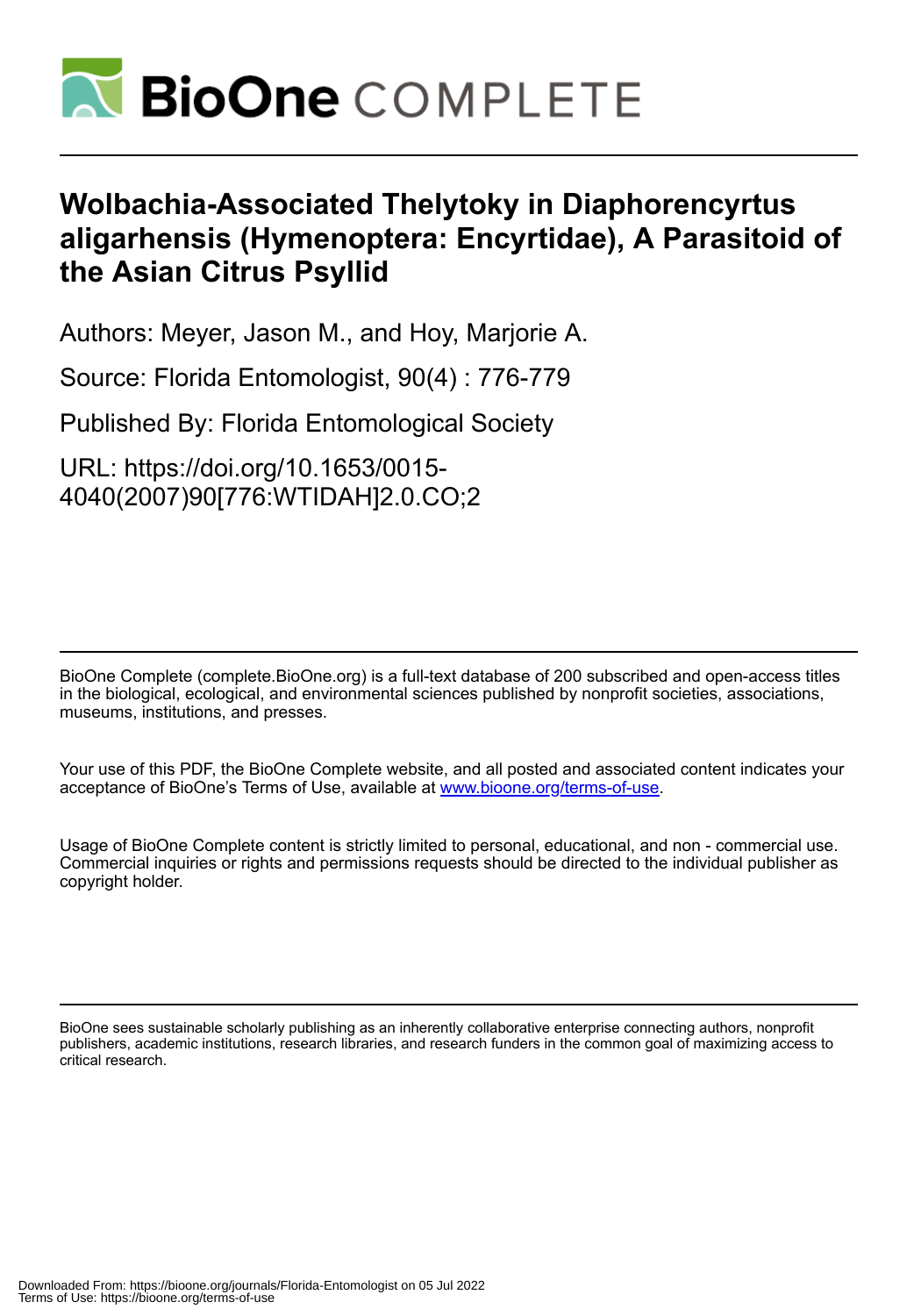## *WOLBACHIA*-ASSOCIATED THELYTOKY IN *DIAPHORENCYRTUS ALIGARHENSIS* (HYMENOPTERA: ENCYRTIDAE), A PARASITOID OF THE ASIAN CITRUS PSYLLID

JASON M. MEYER AND MARJORIE A. HOY University of Florida, Department of Entomology and Nematology, University of Florida, Building 970, P.O. Box 110620, Gainesville, FL 32611-0620 USA

*Wolbachia* is an obligate intracellular α-proteobacterium associated with arthropods and nematodes (O'Neill et al. 1997; Bazzochi et al. 2000). *Wolbachia* is transovarially transmitted by females to their progeny, and infections often are associated with reproductive anomalies in their host (O'Neill et al. 1997). In parasitoids, *Wolbachia* can cause cytoplasmic incompatibility (Stouthamer et al. 1999), thelytoky (parthenogenesis) (Stouthamer et al. 1990), and alter aspects of fecundity (Grenier et al. 2002).

In Florida, colonies of the thelytokous endoparasitoid *Diaphorencyrtus aligarhensis* (Hymenoptera: Encyrtidae) (Shafee, Alam and Agarwal) and the arrhenotokous ectoparasitoid *Tamarixia radiata* Waterston (Hymenoptera: Eulophidae) were imported from Taiwan and Vietnam, respectively, and released in a classical biological control program against the Asian citrus psyllid, *Diaphorina citri* Kuwayama (Hemiptera: Psyllidae) (Hoy & Nguyen 1998, 2000; Hoy et al. 1999; Skelley & Hoy 2004). Worldwide, these parasitoids have a significant impact on reducing populations of *D. citri*, which is the most economically important citrus pest in regions where it vectors citrus greening disease (Chien 1995; Halbert & Manjunath 2004).

Jeyaprakash and Hoy (2000) detected *Wolbachia* in the imported population of *D. aligarhensis*. We hypothesized that *Wolbachia* causes thelytoky in *D. aligarhensis*, and this was tested by attempting to eliminate *Wolbachia* with antibiotics following the previous work of Stouthamer et al. (1990). This research is important because *D. aligarhensis* populations are low in Florida, and this could be due to its low reproductive rate (Skelley & Hoy 2004) which may be influenced by *Wolbachia*.

A laboratory colony of *D. aligarhensis* was maintained as follows. Ten small citrus trees (20- 50 cm tall) grown in 15.2-cm diameter pots were pruned each week, fertilized with Peter's 20-20-20 (N-P-K) water-soluble fertilizer (United Industries, St. Louis, MO), and placed in woodenframed mesh cages  $(0.76 \text{ m} \times 0.91 \text{ m} \times 1.11 \text{ m})$  in a greenhouse at 20-32°C with a 16L:8D photoperiod. Adult female psyllids oviposited on the new growth (flush) produced by the trees. Adult *D. aligarhensis* were aspirated and released into the cages when immature *D. citri* reached the first or second instar. After emergence, adult *D. aligar-* *hensis* were fed pure clover honey smeared on small strips of Kimwipes (Kimberly-Clark, Roswell, GA) and used to initiate the next generation. During a 4-year rearing period, all *D. aligarhensis* observed in this colony were females (J. Meyer, personal observation).

A preliminary toxicity test indicated that 10 mg/mL tetracycline + honey did not negatively influence longevity in adult female *D. aligarhensis*, so this dosage was adopted for this experiment. For 3 consecutive generations, 50 newly-emerged female *D. aligarhensis* were administered pure clover honey + 10 mg/mL tetracycline hydrochloride (Sigma Chemical Co., St. Louis, MO) (Stouthamer et al. 1990) for 24 h at 70-75% RH, 24-25°C with a 16L:8D photoperiod. Treated parasitoids were released into a separate cage and maintained as described above. After the third generation, approximately 60 adult male *D. aligarhensis* were observed and collected.

Female and male *D. aligarhensis* were placed on a glass slide and submerged in 95% EtOH or Euparal mounting medium (BioQuip, Rancho Domingez, CA) for photography with the Auto-Montage Pro system with software ver. 5.02 (Synoptics, Frederick, MD). Morphological differences were observed between female and male *D. aligarhensis* (Fig. 1). The male abdomen was small and all black, but the female abdomen was larger and was yellowish and black (Fig. 1A, D). Both the geniculate antennae (Fig. 1B, E) and genitalia (Fig. 1C, F) of female and male *D. aligarhensis* were structurally distinguishable. The antennae of male *D. aligarhensis* in an arrhenotokous population from Asia (Shafee et al. 1975) were similar to those observed in male *D. aligarhensis* produced here.

Molecular analyses were used to determine if *Wolbachia* was eliminated from male *D. aligarhensis*. DNA was isolated from each of 3 individual female and male *D. aligarhensis* with PUREGENE reagents (Gentra Systems, Minneapolis, MN) according to the manufacturer's protocol. A 25-µL high-fidelity polymerase chain reaction (PCR) was conducted according to Hoy et al. (2001) to detect the *wsp* gene of *Wolbachia* with the primers *wsp* 81F (5'-TGGTCCAATAAGTGATGAAGAAAC-3') and *wsp* 691R (5'-AAAAATTAAACGCTACTCCA-3') (Braig et al. 1998). For a DNA template control, the mitochondrial *cytochrome c oxidase I* gene (COI) was amplified with the primers CI-J1632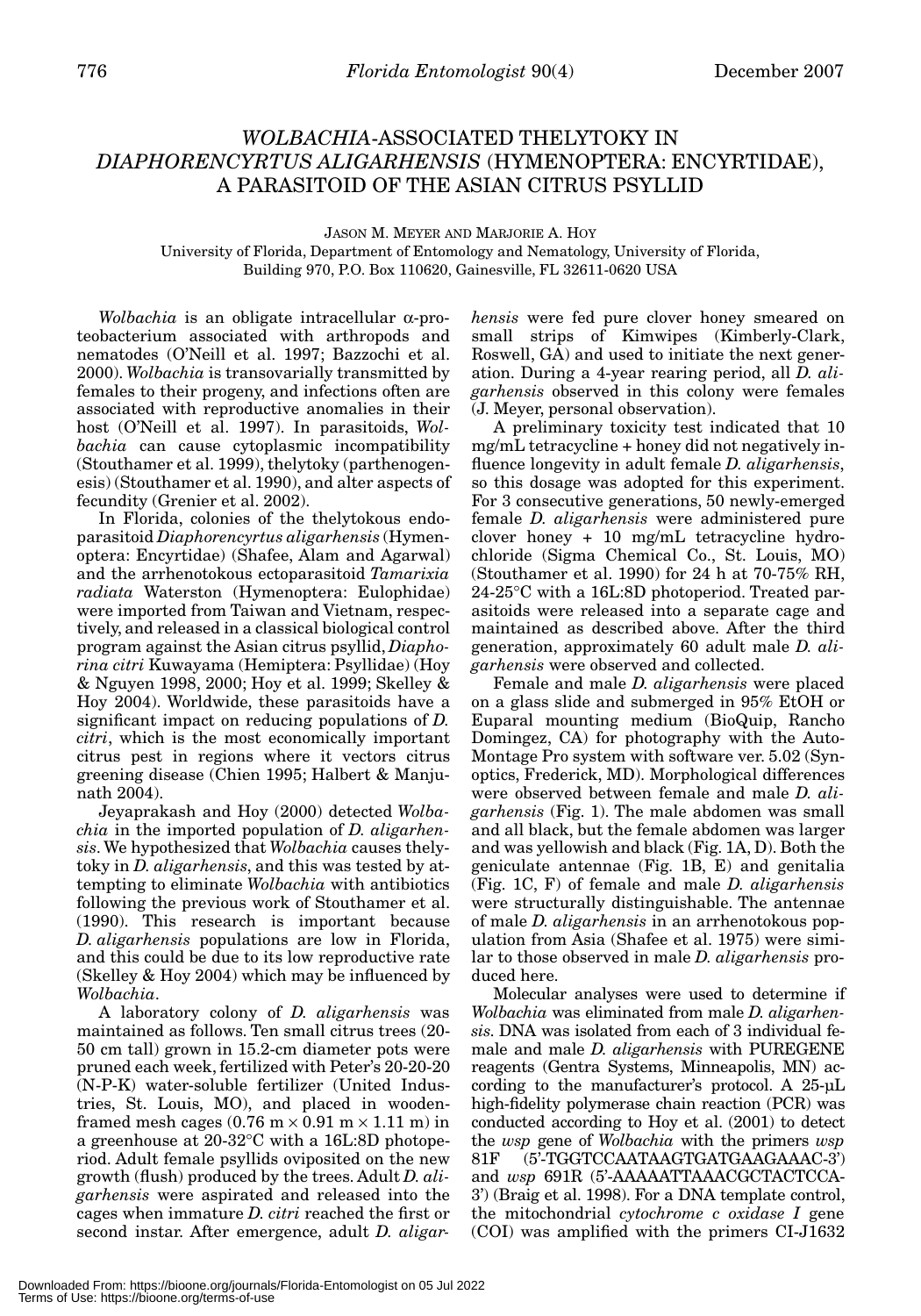

Fig. 1. Adult female compared to a male *D. aligarhensis* produced by tetracycline treatment. (A) Adult female; (B) Antenna: adult female; (C) Terminal abdominal segment: adult female (ventral view); (D) Adult male; (E) Antenna: adult male; (F) Terminal abdominal segment: adult male (dorsal view). Scale: (A, D) 0.25 mm; (B, C, E, F) 0.1 mm.

(5'-TGATCAAATTTATAAT-3') and CI-N-2191 (5'- GGTAAAATTAAAATATAAACTTC-3') (Kambhampati & Smith 1995). PCR amplification products were analyzed, purified, cloned, and sequenced according to Hoy & Jeyaprakash (2005).

The *wsp* gene was PCR-amplified from all female *D. aligarhensis*  $(n = 3)$  but not from any males  $(n = 3)$  (Fig. 2). The mitochondrial COI gene was amplified from all samples indicating that the DNA was adequate for the PCR (Fig. 2). No amplification products were detected in the negative control for both the *wsp* and COI genes.

PCR products from the COI gene of both female and male *D. aligarhensis* were cloned and sequenced, and the resulting 552-bp sequences were 100% identical (GenBank accession EF431956). This indicated that the males were the same species as the female *D. aligarhensis* treated with tetracycline and that another parasitoid had not unexpectedly invaded the laboratory colony.

The morphological and molecular data support our hypothesis that *Wolbachia* causes thelytoky in our laboratory colony of *D. aligarhensis*, the first report of this phenomenon in this genus. Male production also has been documented following elimination of *Wolbachia* from other thelytokous parasitoids in the families Encyrtidae (Pijls et al. 1996), Trichogrammitidae (Stouthamer et al. 1990), Scelionidae (Arakaki et al. 2000), Eulophidae (Argov et al. 2000), and Aphelinidae (De Barro & Hart 2001). It is possible that the titer of *Wolbachia* in male *D. aligarhensis* was below the sensitivity of the high-fidelity PCR assay, which detects as few as 100 copies of the target template 100% of the time and as few as 10 copies 50% of the time (Hoy et al. 2001), but, if so, this titer reduction could still result in male production. No bacterial symbionts other than *Wolbachia* were detected in a molecular survey of the imported population of *D. aligarhensis* (Meyer 2007). Although unlikely, it cannot be excluded that uni-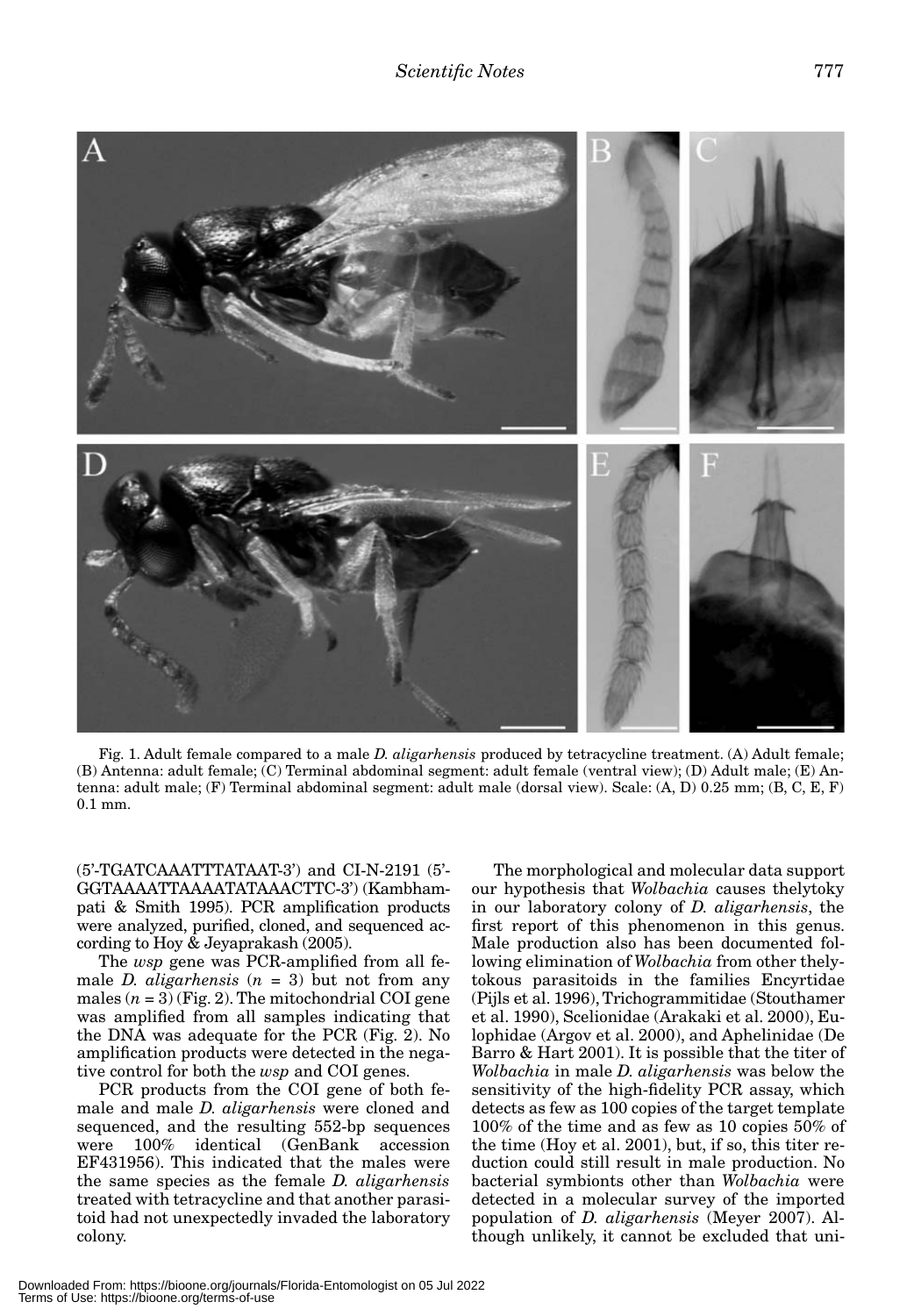

Fig. 2. PCR amplification of the *wsp* gene of *Wolbachia* and the mitochondrial *cytochrome c oxidase I* (COI) gene from DNA isolated from female and male *D. aligarhensis*. *Wolbachia* appears to be missing in males of *D. aligarhensis* produced by tetracycline treatment of their mothers, indicating that *Wolbachia* is associated with thelytoky in this population. (Top) *wsp* gene of *Wolbachia*; (Bottom) mitochondrial COI gene. Lane: (M) DNA size Marker (Hyperladder II: Bioline Randolph, MA); (1-3) individual females of *D. aligarhensis*; (4-6) individual males of *D. aligarhensis*; (7) no-DNA control.

dentified microbial species in *D. aligarhensis* also influence thelytokous reproduction.

Male and female *D. aligarhensis* exhibited mating behavior when they were held together in a 50-mL centrifuge tube (Meyer 2007). First the male faced the female, then moved behind and climbed on the female, and finally attempted to copulate by bending its abdomen to contact the female abdomen. Males attempted to mate with multiple females. Further studies are needed to determine if males produce viable sperm that are transferred to the female during mating, and if a *Wolbachia*-free bisexual line of *D. aligarhensis* can be produced.

The authors thank Jennifer Zaspel for assistance with photography. This research was funded by the Davies, Fischer and Eckes Endowment in biological control to M. A. Hoy.

## SUMMARY

*Wolbachia* is associated with thelytokous reproduction in *D. aligarhensis.* Male *D. aligarhensis* were produced following antibiotic treatment of females in a thelytokous colony. The males lacked *Wolbachia*, were morphologically distinguishable from females, and exhibited mating behavior.

## REFERENCES CITED

- ARAKAKI, N., H. NODA, AND K. YAMAGISHI. 2000. *Wolbachia*-induced parthenogenesis in the egg parasitoid *Telenomus nawai*. Entomol. Exp. Appl. 96: 177-184.
- ARGOV, Y., Y. GOTTLIEB, S. SPECTOR-AMIN, AND E. ZCHORI-FEIN. 2000. Possible symbiont-induced thelytoky in *Galeopsomyia fausta*, a parasitoid of the citrus leafminer *Phyllocnistis citrella*. Phytoparasitica 28: 212-218.
- BAZZOCCHI, C., W. JAMNONGLUK, S. L. O'NEILL, T. J. C. ANDERSON, C. GENCHI, AND C. BANDI. 2000. *wsp* gene sequences from the *Wolbachia* of filarial nematodes. Curr. Microbiol. 41: 96-100.
- BRAIG, H. R., W. ZHOU, S. L. DOBSON, AND S. L. O'NEILL. 1998. Cloning and characterization of a gene encoding the major surface protein of the bacterial endosymbiont *Wolbachia pipientis*. J. Bacteriol. 180: 2373-2378.
- CHIEN, C. C. 1995. The role of parasitoids in the pest management of citrus psyllid. *In* Proc. Symp., Research and Development of Citrus in Taiwan. pp. 245-261.
- DE BARRO, P. J. AND P. J. HART. 2001. Antibiotic curing of parthenogenesis in *Eretmocerus mundus* (Australian parthenogenic form). Entomol. Exp. Appl. 99: 225-230.
- GRENIER, S., S. M. GOMES, B. PINTUREAU, F. LASSA-BLIÉRE, AND P. BOLLAND. 2002. Use of tetracycline in larval diet to study the effect of *Wolbachia* on host fecundity and clarify taxonomic status of *Trichogramma* species in cured bisexual lines. J. Invertebr. Pathol. 80: 13-21.
- HALBERT, S. E., AND K. L. MANJUNATH. 2004. Asian citrus psyllids (Sternorrhyncha: Psyllidae) and greening disease of citrus: A literature review and assessment of risk in Florida. Florida Entomol. 87: 330-353.
- HOY, M. A., AND R. NGUYEN. 2000. Classical biological control of Asian citrus psylla. Citrus Ind. 81: 48-50.
- HOY, M. A., AND R. NGUYEN. 1998. Citrus psylla: Here in Florida—an action plan—updated. http://extlab1. entnem.ufl.edu/PestAlert/hoy-0615.htm (15 May 2001).
- HOY, M. A., A. JEYAPRAKASH, AND R. NGUYEN. 2001. Long PCR is a sensitive method for detecting *Liberobacter asiaticum* in parasitoids undergoing risk assessment in quarantine. Biol. Control 22: 278-287.
- HOY, M. A., R. NGUYEN, AND A. JEYAPRAKASH. 1999. Classical biological control of Asian citrus psylla. Citrus Ind. 80: 20-22.
- JEYAPRAKASH, A., AND M. A. HOY. 2000. Long PCR improves *Wolbachia* DNA amplification: *wsp* sequences